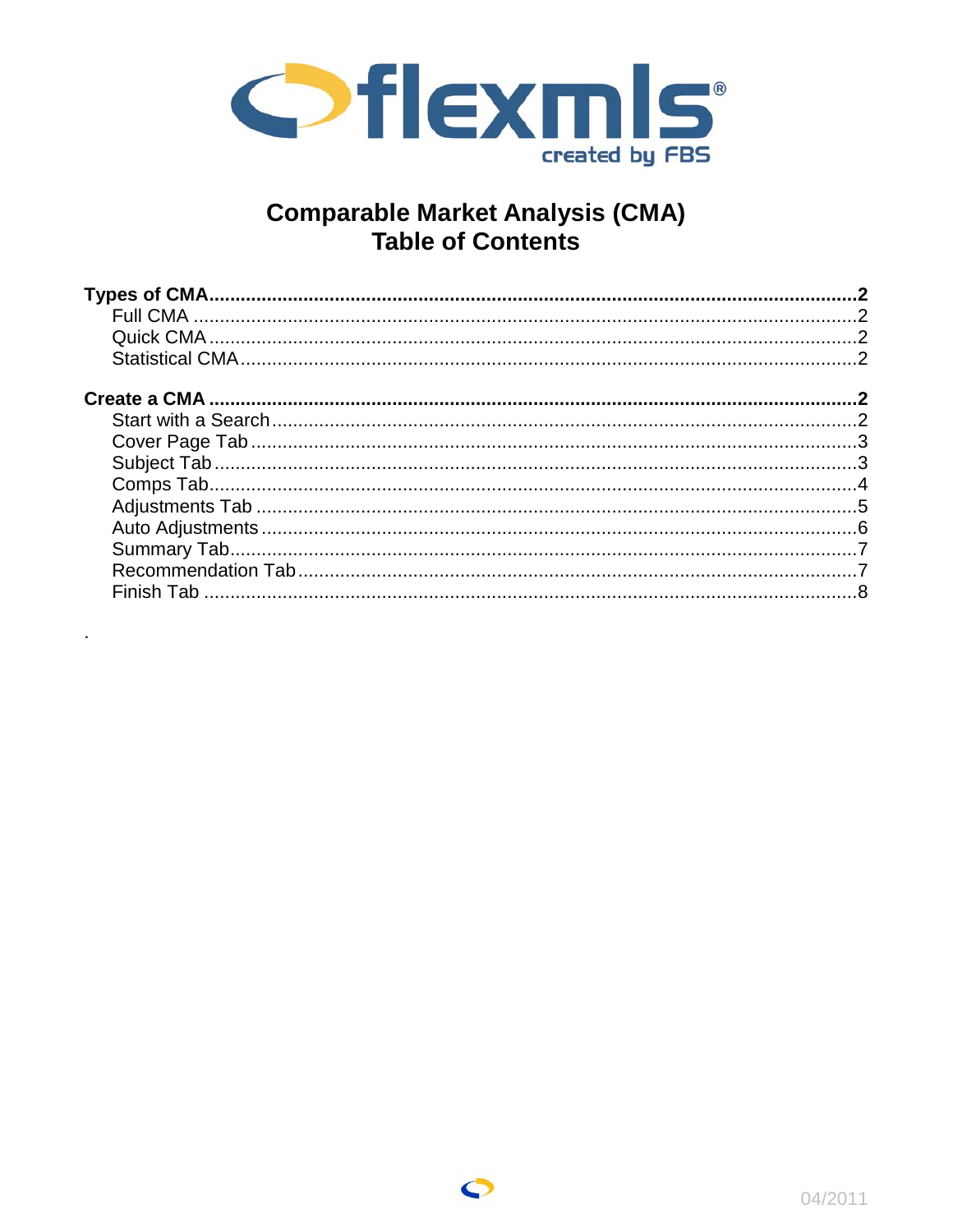# <span id="page-1-0"></span>**Comparable Market Analysis**

Creating a CMA in flexmls Web is a quick and easy process. You may begin from any search screen, or by selecting **Create CMA** under the Search menu.

#### **TYPES OF CMA**

#### **Full CMA**

A Full CMA includes options for a cover page, subject property information, comparable properties, value adjustments, a summary and a recommendation.

# **Quick CMA**

The Quick CMA bypasses the cover page, subject information, and value adjustments to provide quick access to a side-by-side comparison of listings, a price analysis summary, and statistics.

#### **Statistical CMA**

The Statistical CMA provides a table of information broken down by listing status, with the option to include individual listing information in the form of the short display or View used in the search results screen. You may also choose how to group the individual listings, whether to include totals, and whether to remove square foot statistics.

#### **CREATE A CMA**

To start a new CMA in flexmls Web, you may click on the **CMA** option under Search on the menu. The Create CMA screen allows you to choose a CMA you have previously saved or proceed step by step to create a new CMA, including a search for comparables. You may also begin your CMA by starting with a search.

### **Start with a Search**

From any search results page, you may begin a CMA by selecting comparable properties and clicking the CMA button at the top of the page. By beginning with a search, you may choose listings based on sold date, price, geographical location, or any search criteria. This flexibility allows you to custom build your CMA to your exact specifications.



Select the type of CMA you would like to create; Full, Quick, or Statistical; by clicking on the radio button next to the description. After you have made your selections, click **Next** to proceed.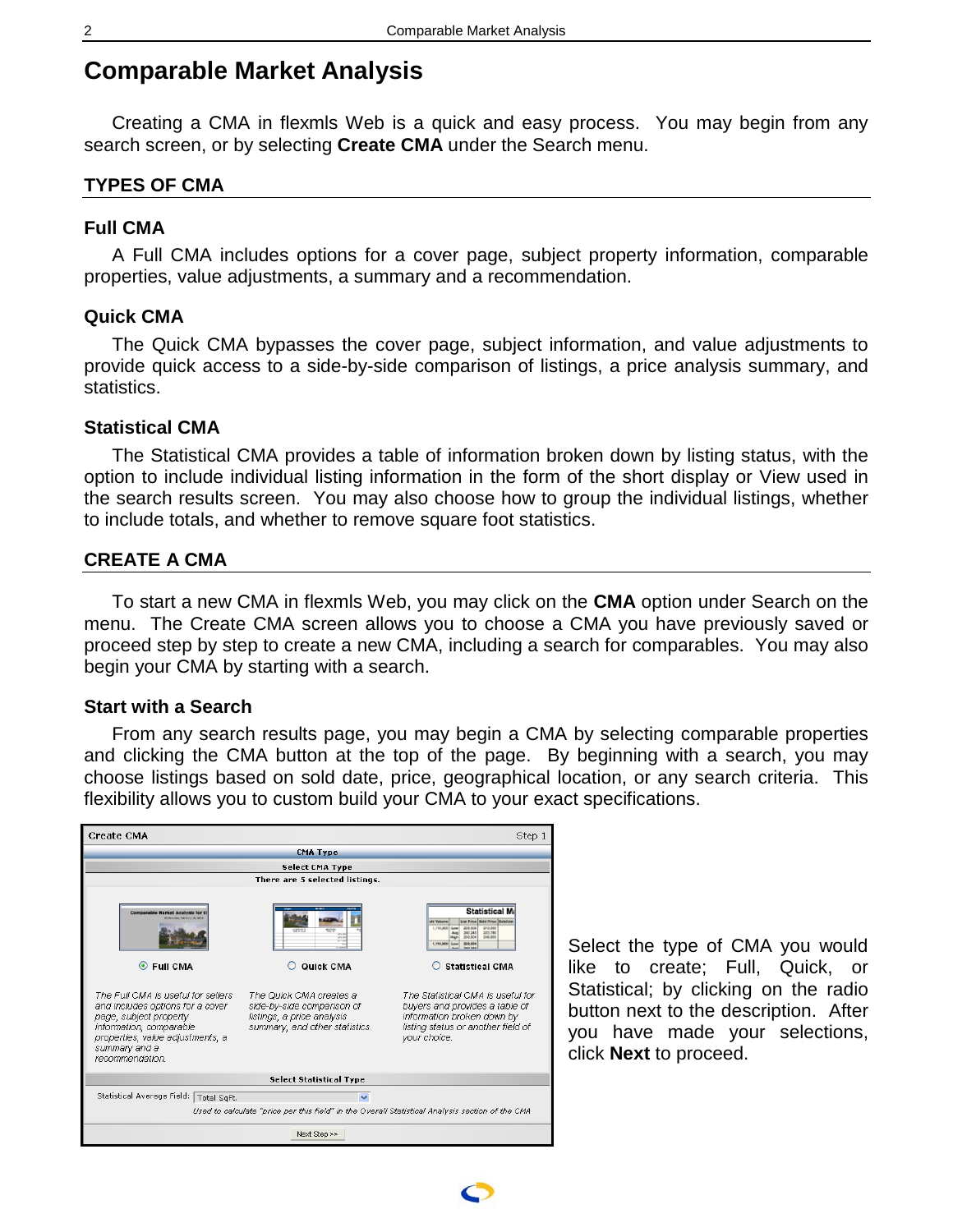#### <span id="page-2-0"></span>**Cover Page Tab**

Enter the information you would like for your cover page. Click in the field of choice and use the tab key to move to the next field (shift  $+$  tab to move backward). You may edit the text in any field. The comments field can be used to provide an

| Create CMA       |                          |                                   |                                                                     |                                        |  |  | Step 2       |  |  |  |
|------------------|--------------------------|-----------------------------------|---------------------------------------------------------------------|----------------------------------------|--|--|--------------|--|--|--|
| CMA Type         | <b>Cover Page</b>        | Subject                           | Finish<br>Adjustments<br>Recommendation<br>Comps<br>Summary         |                                        |  |  |              |  |  |  |
|                  |                          |                                   |                                                                     | <b>Cover Page Information</b>          |  |  |              |  |  |  |
|                  |                          | Title: Comparable Market Analysis |                                                                     |                                        |  |  |              |  |  |  |
|                  |                          | For: Jack and Jill Hill           |                                                                     |                                        |  |  |              |  |  |  |
|                  |                          |                                   | As of: © Thursday, October 29, 2009<br>O<br>Always Use Current Date |                                        |  |  |              |  |  |  |
|                  |                          |                                   |                                                                     | By: flexmls web Demonstration Database |  |  |              |  |  |  |
|                  | Comments:<br>Spell Check |                                   |                                                                     |                                        |  |  |              |  |  |  |
|                  |                          |                                   | (0 of 3000 character max)                                           |                                        |  |  |              |  |  |  |
| << Previous Step |                          |                                   |                                                                     |                                        |  |  | Next Step >> |  |  |  |

analysis of your proposal or to describe the subject property in more detail. When you are ready to proceed, click the **Next Step** button.

#### **Subject Tab**

Click in the field to enter address information for your subject property. It is important to enter the most complete address you can, including zip code, as this information will be used to plot the subject on a map with the comparable listings in the final report. Use the tab key to move to the next field, or simply click within the field where you wish to add information. Click **Upload Photo** to load a photo for your subject property. You may choose to use an existing MLS listing as your subject property. Click on the button below the address fields to **Auto-Populate Fields from an existing Listing**. Enter the MLS number of the subject property you wish to use in the field that is presented and click **OK**. You will see the photo, address and description fields populated with information for the MLS number entered.

| <b>Create CMA</b>     |            |            |                |           |                                             |    |             |                                                |                                                                          |              | Step 3 |
|-----------------------|------------|------------|----------------|-----------|---------------------------------------------|----|-------------|------------------------------------------------|--------------------------------------------------------------------------|--------------|--------|
| CMA Type              |            | Cover Page | <b>Subject</b> |           | <b>Comps</b>                                |    | Adjustments | Summary                                        | Recommendation                                                           |              | Einish |
|                       |            |            |                |           | <b>Subject Property Address Information</b> |    |             |                                                | <b>Subject Photo</b>                                                     |              |        |
|                       | Address 1: |            |                |           |                                             |    |             |                                                |                                                                          |              |        |
|                       | Address 2: |            |                |           |                                             |    |             |                                                | No photo                                                                 |              |        |
|                       | City:      |            |                |           |                                             |    |             |                                                |                                                                          |              |        |
|                       | State:     |            | Zip:           |           |                                             |    |             |                                                | Upload photo                                                             |              |        |
|                       |            |            |                |           | Auto-Populate Fields from existing Listing  |    |             |                                                | Remove photo                                                             |              |        |
|                       |            |            |                |           |                                             |    |             | <b>Subject Property Additional Information</b> |                                                                          |              |        |
| Template:             | test       |            |                |           |                                             | v  |             | Delete/Rename Template                         |                                                                          |              |        |
| flexmis field n       |            |            |                |           | http://members.x-mls.com                    |    |             |                                                |                                                                          |              | ction  |
| <b>Total Bedrooms</b> |            |            |                |           |                                             |    |             |                                                |                                                                          |              |        |
| Total Bathroom:       |            |            |                |           |                                             |    |             |                                                | Please enter the Listing Number of the Subject Property you wish to use. |              |        |
| Total SgFt.           |            |            |                |           |                                             |    |             |                                                |                                                                          |              |        |
| Lot Size              |            |            |                |           |                                             |    |             |                                                |                                                                          |              |        |
| Lot Acres             |            |            |                |           |                                             | ОК |             | Cancel                                         |                                                                          |              |        |
| Style                 |            |            |                |           |                                             |    |             |                                                |                                                                          |              |        |
| Garage Type           |            |            | Q              |           | Garage Type                                 |    |             |                                                |                                                                          |              |        |
| [None - custom field] |            |            | ۹              |           | Gas Fireplace Insert                        |    |             |                                                |                                                                          |              |        |
| [None - custom field] |            |            | ۹              | test item |                                             |    |             |                                                |                                                                          |              |        |
|                       |            |            | New Item       |           | Remove All Items                            |    |             | Save/Replace Template                          |                                                                          |              |        |
| << Previous Step      |            |            |                |           |                                             |    |             |                                                |                                                                          | Next Step >> |        |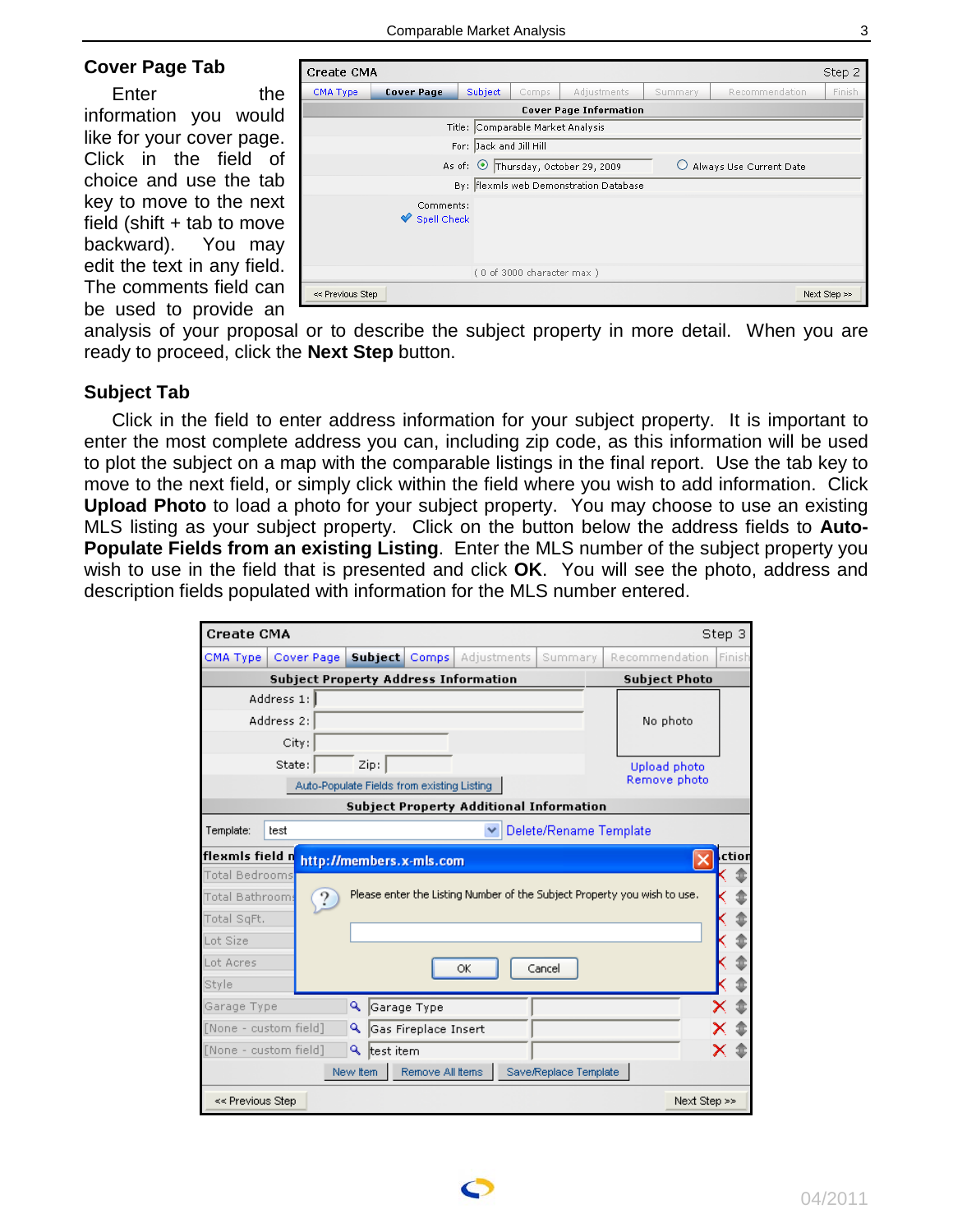In the next section, enter the detailed description of the subject property. This is similar to entering a listing. The more key data fields you enter, the more complete your comparison will be. Some standard fields will already be selected for you (such as bedrooms, bathrooms and square feet) allowing you to fill in the appropriate values for your subject property. If you do not want one of these standard fields, click the red X next to it to remove it.

If you would like to add a "Price Per" statistic for selected fields on your CMA, click on the checkbox beneath the  $\frac{1}{2}$  column. For example, if you'd like to show the Price Per Total Bedrooms on the CMA, check the corresponding box.



To add new items, click on the **New Item** button at

the bottom of the page. Next, click on the magnifying glass to select a database field for comparison. If you would like to add a comparison field that is not on the list, type in a description. After you have made your selections for subject property information, you may Save All as a Template for easy future access. You will be presented with a new window titled Save CMA Template. Enter a title for your new template, choose to overwrite an existing template, or set the template as the default from this screen. Click **Save Template** or **Cancel** to return to the subject property entry. Templates are available for selection, editing, or removal from the drop-down list above the field name selection list.

When finished, click on the **Next Step** button.

# **Comps Tab**

Click the Select box next to the MLS number of the properties to which you would like to make adjustments. **Please Note: Only those listings you check will be available for adjustments, and the unchecked will be included in the overall market analysis.** To view the details of any particular listing, click the MLS number link and a full listing report will display in a new window. Click the Select column header to select or deselect all listings. To bring in additional comparables, click on the **Add comparables** link.



<span id="page-3-0"></span>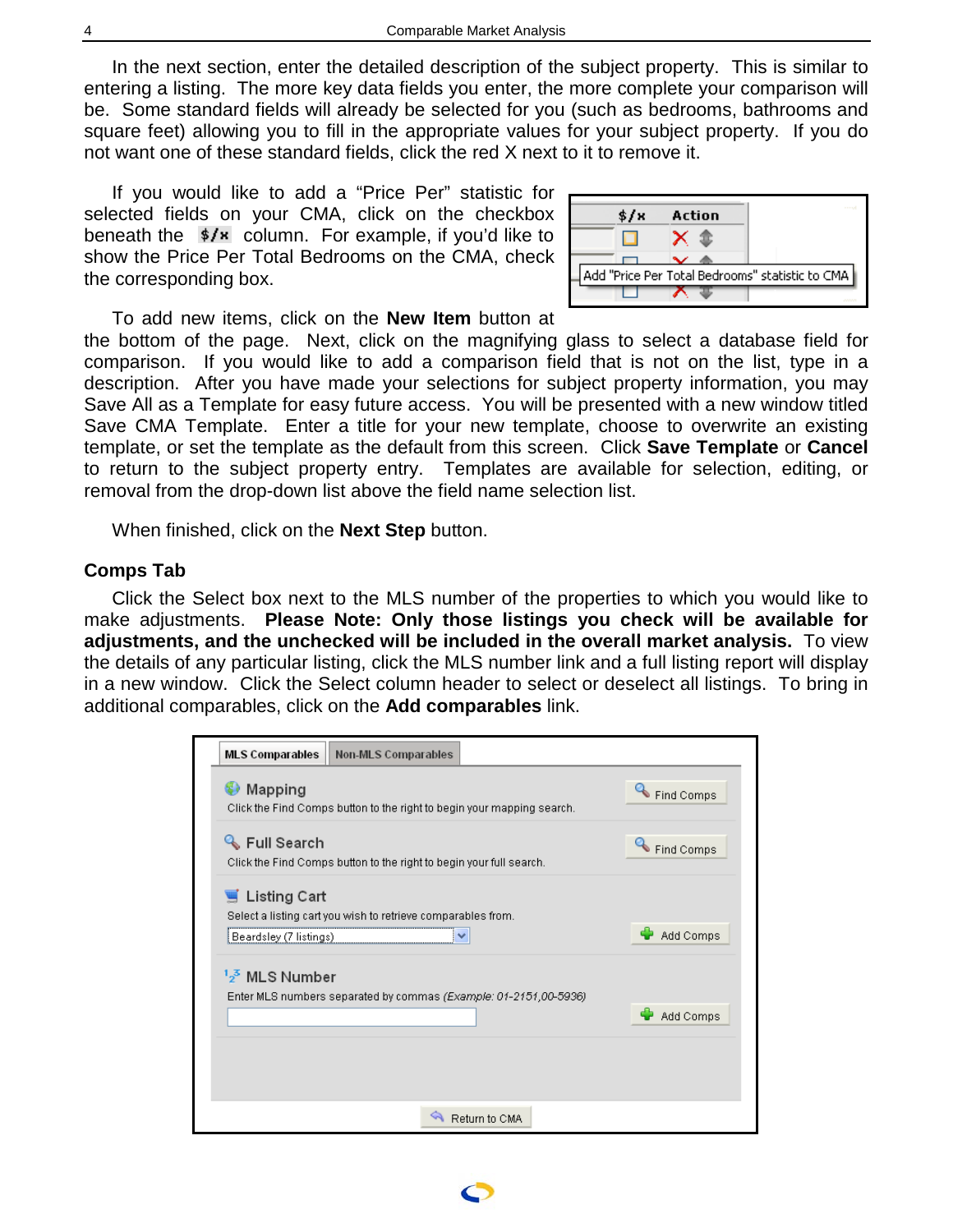<span id="page-4-0"></span>On the resulting screen, type the MLS number of a property or use one of several methods to search for additional comparables. Click the **Add Non-MLS Comparables** tab to add a property that is not available in the MLS. You will be presented with a new window. Click on **Create New Comparable** and enter your information in the fields provided. Fields highlighted in red are required for entry. You may choose to share the Non-MLS comparable with members of your office or company, so they may use the information in future CMAs. When you are finished with your entries, click **Save this Comparable**. Select your new comparable and click **Add this Comparable** to add it to your existing list. You may also edit or delete any Non-MLS comparable entered from this window. Remember to place a check in the select box for your Non-MLS comparable if you wish to make it available for adjustments.

You may remove any comparable by clicking on the red X in the column to the right of that property's address. When you are satisfied with your choices, click the **Next Step** button to proceed.

# **Adjustments Tab**

The fields you selected on the Subject tab are available as the first part of this Adjustment tab. If you forgot to enter an item on the Subject tab, you can select the **All Fields** radio button option to see all the available fields for adjustment.

To make an adjustment, click on the field you want to adjust. For easy comparison, the value for your subject property will be presented to the right along with the appropriate values for that field for each of the comparable listings you selected. Next to each comparable listing, you can enter an adjustment amount. Include  $a + or - to$  adjust the price up or down. If you are comparing a sold property, you will be adjusting the sold price. Other statuses will use the list price. As you enter adjustments, they will be tallied for each listing in the bottom half of this tab. You may click on any highlighted address in the Comparable column to view a full listing report for that property.

| <b>Create CMA</b>                                                     |                                      |                         |                |                                                 |                                                  |                | Step 5       |
|-----------------------------------------------------------------------|--------------------------------------|-------------------------|----------------|-------------------------------------------------|--------------------------------------------------|----------------|--------------|
| CMA Type                                                              | Cover Page Subject                   |                         | Comps          | <b>Adjustments</b>                              | Summary                                          | Recommendation | Finish       |
| Fields:<br>Fields                                                     | $\bullet$ Subject Fields $\circ$ All |                         |                | <b>Listing Data</b>                             |                                                  |                |              |
| <b>Address</b><br>City<br>State<br><b>Total Bedrooms</b>              |                                      |                         | CT.            | 2711<br><b>COBBLESTONE</b><br>2118 BROADWAY     | 2711<br><b>COBBLESTONE CT</b><br>2118 BROADWAY N |                | ᄉ            |
| <b>Total Bathrooms</b><br>Total SgFt.<br>Lot Size<br><b>Lot Acres</b> |                                      |                         | N              | 2522 35 AVE S<br><b>14 BIRCH LANE</b>           | 2522 35 AVE S<br><b>14 BIRCH LANE</b>            |                | E            |
| Style<br>Garage Type                                                  |                                      |                         | 67             | 1610 11 ST N                                    | 1610 11 ST N<br>27 BB ATRIEWOOD.                 |                | $\ddotmark$  |
|                                                                       |                                      | Auto-Adjust Comparables |                |                                                 | Remove All Adjustments                           |                |              |
|                                                                       | Adjustments For Comparable 2001 45TH |                         |                | <b>Comparable Adjustment Summary</b>            |                                                  |                |              |
| Description                                                           |                                      |                         |                | $+/-$                                           | Value                                            | <b>Rm</b>      | \$216,800    |
| Comments                                                              |                                      |                         | New Adjustment | There are no adjustments for comparable 06-743. | <b>Z</b> Edit Adjustment List                    |                |              |
|                                                                       |                                      |                         |                |                                                 |                                                  |                |              |
| << Previous Step                                                      |                                      |                         |                |                                                 |                                                  |                | Next Step >> |

To view all adjustments for a particular comparable, click on the drop-down **Adjustments for Comparable** to select a listing. In addition to making adjustments on comparable fields in the grid part of the tab, you can add saved adjustments. If you click on the magnifying glass next to the Description field, you can select from a list of standard adjustments you have saved. Use the **Edit Adjustment List** button to add to or modify your standard adjustments. Be sure to click **Save** to add your changes to the list. Click **Save and Return** to complete your changes and return to the Adjustments page.

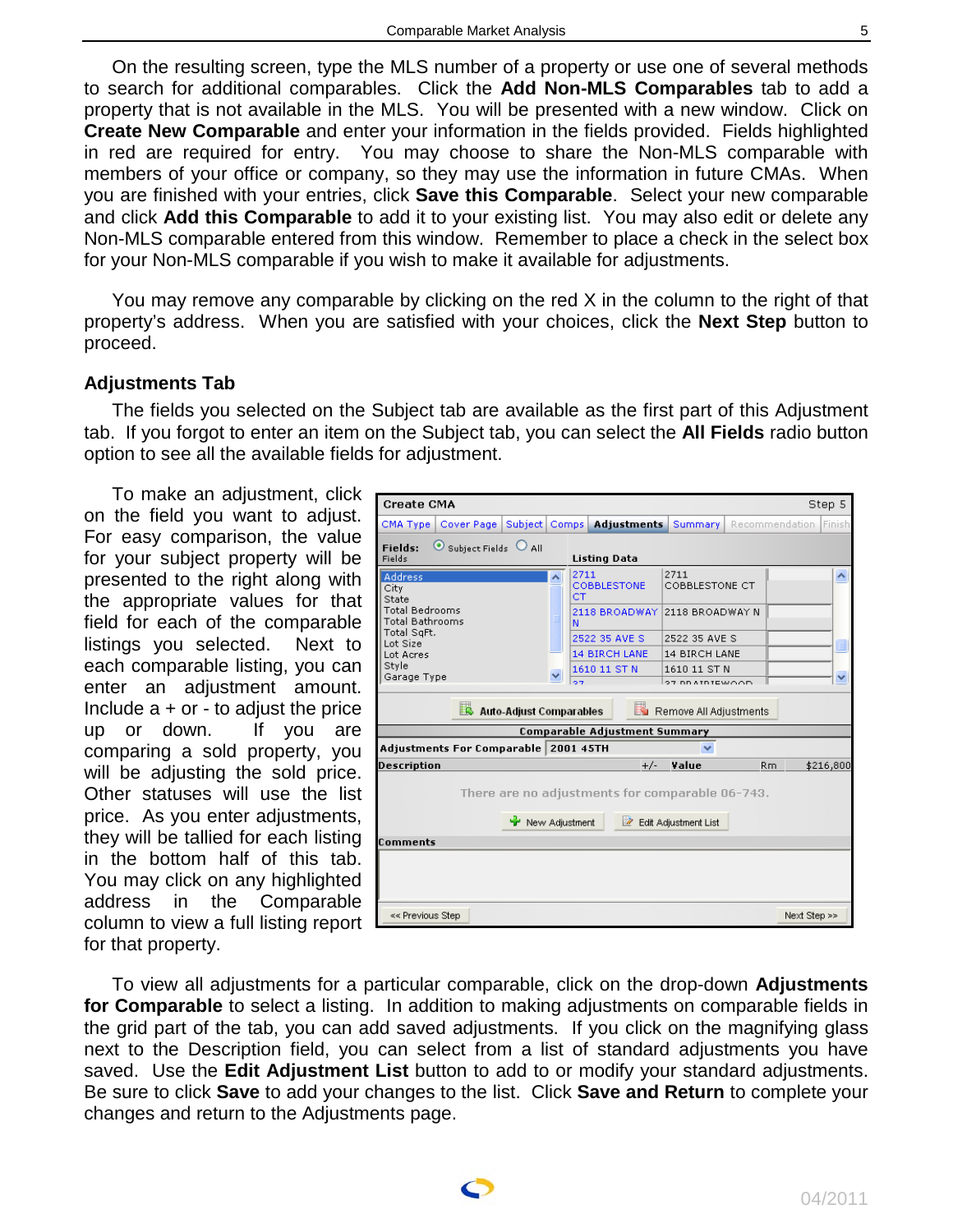# <span id="page-5-0"></span>**Auto Adjustments**

| <b>Automatic Adjustments</b><br><b>Manual Adjustments</b>                     |
|-------------------------------------------------------------------------------|
| Available Auto Adjustments                                                    |
| Residential-Stories (+30000/unit)<br>Residential-Total Bedrooms (+20000/unit) |
| <b>X</b> Remove<br>Add New                                                    |
| Return to CMA                                                                 |

To expedite the process of adjusting prices, set up auto adjustments based on values for your area. You determine the value per unit, and flexmls Web will save your values for future use. For example, if in your market one story in a residence is worth approximately \$30,000, you may set that value in your auto adjustments, and then with one click adjust all property values in your CMA.

To set up adjustments, click the **Edit Adjustment List** button.

Click  $\begin{array}{|l|l|}\n\hline\n\end{array}$  Equit Adjustment List the **Add New** button to create a new Auto Adjustment, or click **Remove Remove Remove Examplement List** to remove an existing Auto Adjustment. You may also look at Manual Adjustments that you have used previously.

| Edit CMA: Joe and Jane Seller                               |            |                         |                          |         |                                      |       |                        |                |            | Step 5        |
|-------------------------------------------------------------|------------|-------------------------|--------------------------|---------|--------------------------------------|-------|------------------------|----------------|------------|---------------|
| CMA Type                                                    | Cover Page | <b>Subject</b>          | <b>Comps</b>             |         | <b>Adjustments</b>                   |       | <b>Summary</b>         | Recommendation |            | <b>Finish</b> |
| $\odot$ Subject Fields $\odot$ All Fields<br>Fields:        |            |                         |                          |         | <b>Listing Data</b>                  |       |                        |                |            |               |
| <b>Address</b>                                              |            |                         | $\overline{\phantom{a}}$ |         | Comparable                           |       | Address                |                | Adjust +/- |               |
| City<br>State                                               |            |                         |                          | Subject |                                      |       | 709 Ashley Lane        |                |            |               |
| <b>Total Bedrooms</b>                                       |            |                         |                          |         | 1709 VALLEY VIEW                     |       | 1709 VALLEY VIEW       |                |            |               |
| Total Bathrooms                                             |            |                         |                          |         | 1207 ZENTWOOD                        |       | 1207 ZENTWOOD          |                |            |               |
| Total SqFt.<br>Lot Acres                                    |            |                         |                          |         | <b>12 SKYLARK CIRCLE</b>             |       | 12 SKYLARK CIRCLE      |                |            |               |
| Style                                                       |            |                         |                          |         | 1522 AUDUBON                         |       | 1522 AUDUBON           |                |            |               |
| Garage Type<br>Amenities: Pool                              |            |                         | v                        |         |                                      |       |                        |                |            |               |
|                                                             |            | Auto-Adjust Comparables |                          |         |                                      |       | Remove All Adjustments |                |            |               |
|                                                             |            |                         |                          |         | <b>Comparable Adjustment Summary</b> |       |                        |                |            |               |
| Adjustments For Comparable   1709 VALLEY VIEW V             |            |                         |                          |         |                                      |       |                        |                |            |               |
| <b>Description</b>                                          |            |                         |                          |         |                                      | $+/-$ | Value                  | <b>Rm</b>      |            | \$154,000     |
| Total Bathrooms                                             |            |                         |                          |         | Q                                    |       | 5000                   | ×              |            | \$149,000     |
| Total SqFt.                                                 |            |                         |                          |         | Q                                    | l+    | 45000                  | ×              |            | \$194,000     |
|                                                             |            |                         | New Adjustment           |         | $\overline{\mathscr{U}}$             |       | Edit Adjustment List   |                |            |               |
| <b>Comments</b>                                             |            |                         |                          |         |                                      |       |                        |                |            |               |
| You may also type any comments in here for each comparable. |            |                         |                          |         |                                      |       |                        |                |            |               |
| << Previous Step                                            |            |                         |                          |         |                                      |       |                        |                |            | Next Step >>  |

When you click on the **Auto-Adjust Comparables** button, you will see a pop-up window with the following message: **Auto-Adjusting your comparables will add adjustments based on your rules and the differences between your subject property and the comparable. This process will only add adjustments and not modify any of your existing adjustments. Do you wish to proceed?** This means that if you click the button multiple times, your adjustment will be applied multiple times. Be sure to click the **Remove All Adjustments** button if you would like to reset all adjustments to zero before applying Auto Adjustments. When you are ready to proceed, click the **Next Step** button at the bottom of the screen.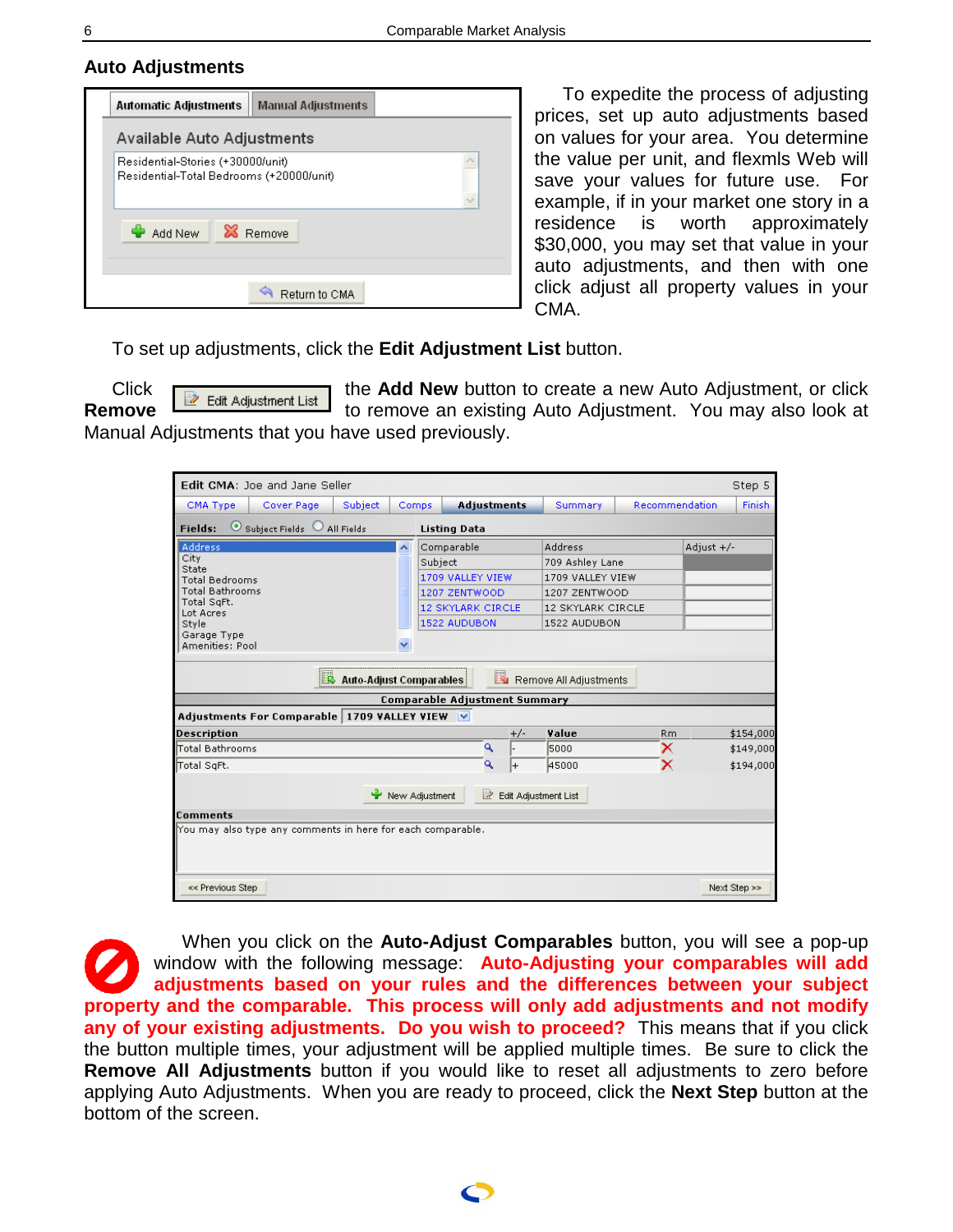# <span id="page-6-0"></span>**Summary Tab**

The Summary Tab<br>sents several statistical presents several statistical tables to help you make your recommendation for the CMA. The first set of statistical tables presents each of the adjusted comparable listings and the total adjustments made for each. The listings are grouped into separate tables by status (sold, active, pending, or expired). A table summarizing the low, high, average and median prices (after adjustments) is also included. Lastly, a complete market summary is given, which will include all listings in your search regardless of whether they were checked for adjustments. This allows you

|                | Price Analysis                            |               |                      |                                            |               |                                    |                   |  |  |  |  |
|----------------|-------------------------------------------|---------------|----------------------|--------------------------------------------|---------------|------------------------------------|-------------------|--|--|--|--|
|                |                                           |               |                      | <b>Summary of Closed Listings</b>          |               |                                    |                   |  |  |  |  |
| List #         | <b>Address</b>                            | List<br>Price | Days<br>on<br>Market | <b>Sold Date</b>                           | Sold<br>Price | <b>Total</b><br><b>Adjustments</b> | Adjusted<br>Price |  |  |  |  |
| 06-743         | 2001<br>45TH,<br>Fargo                    | \$225,000     | 37                   | 08/04/2006                                 | \$216,800     |                                    | \$216,800         |  |  |  |  |
| 98-1237        | 3737<br>RIVER DR<br>S, Fargo<br><b>ND</b> | \$209,000     | 193                  | 03/11/1999                                 | \$200,000     | \$-10,000                          | \$190,000         |  |  |  |  |
| 98-1002        | 2802 37<br>AVE S,<br>Fargo ND             | \$242,500     | 228                  | 02/26/1999                                 | \$233,750     | $\overline{\phantom{a}}$           | \$233,750         |  |  |  |  |
| 98-283         | 2624 35<br>AVE S,<br>Fargo ND             | \$258,500     | 273                  | 11/13/1998                                 | \$240,000     | $$-6,000$                          | \$234,000         |  |  |  |  |
| 98-223         | <b>HIGHLAND</b><br>PARK,<br>Fargo ND      | \$217,000     | 228                  | 09/17/1998                                 | \$213,500     | \$7,000                            | \$220,500         |  |  |  |  |
| 96-1350        | 1610 11<br>STN,<br>Fargo ND               | \$248,000     | 141                  | 02/25/1997                                 | \$232,000     | \$-25,000                          | \$207,000         |  |  |  |  |
|                |                                           |               |                      |                                            |               |                                    |                   |  |  |  |  |
|                |                                           |               |                      | Low, Average, Median, and High Comparisons |               |                                    |                   |  |  |  |  |
|                |                                           |               |                      |                                            | Closed        |                                    | <b>Overall</b>    |  |  |  |  |
| Low            |                                           |               |                      |                                            | \$190,000     |                                    | \$190,000         |  |  |  |  |
| Average        |                                           |               |                      |                                            | \$217,008     |                                    | \$217,008         |  |  |  |  |
| Median<br>High |                                           |               |                      | \$220,500<br>\$234,000                     |               | \$220,500<br>\$234,000             |                   |  |  |  |  |
|                |                                           |               |                      |                                            |               |                                    |                   |  |  |  |  |

to present a broader market overview without having to include them in your adjustment reports. When you are ready to proceed, click the **Next Step** button.

|                | <b>Overall Market Analysis (Unadjusted)</b> |           |                       |           |                       |                    |                      |                              |                              |                    |  |  |
|----------------|---------------------------------------------|-----------|-----------------------|-----------|-----------------------|--------------------|----------------------|------------------------------|------------------------------|--------------------|--|--|
| <b>Status</b>  | #                                           | List Vol. | Avg.<br>List<br>Price | Sold Vol. | Avq.<br>Sold<br>Price | Sale/List<br>Price | Avg.<br>Lot<br>Acres | Avg. List<br>\$/Lot<br>Acres | Avg. Sold<br>\$/Lot<br>Acres | Avg.<br><b>DOM</b> |  |  |
| Closed         |                                             | 1,649,900 | 235,700               | 1,581,050 | 225,864               | 0.96               | 0                    | 374,705,23                   | 364,804.96                   | 229                |  |  |
| <b>Overall</b> |                                             | 1,649,900 | 235,700               | 1,581,050 | 225,864               | 0.96               | 0                    | 374,705.23                   | 364,804.96                   | 229                |  |  |

# **Recommendation Tab**

The Recommendation Tab carries over the high, low and average adjusted prices from the Summary tab. You can edit any of these fields by clicking your mouse in the field and typing in new values. Click the **Next Step** button when you have entered your recommendation.

| <b>Create CMA</b> |                                                      |                 |                   |                                             |  | Step 7                                                                                           |  |  |  |  |
|-------------------|------------------------------------------------------|-----------------|-------------------|---------------------------------------------|--|--------------------------------------------------------------------------------------------------|--|--|--|--|
|                   |                                                      |                 |                   |                                             |  | CMA Type   Cover Page   Subject   Comps   Adjustments   Summary   <b>Recommendation</b>   Finish |  |  |  |  |
|                   | <b>Subject Property Listing Price Recommendation</b> |                 |                   |                                             |  |                                                                                                  |  |  |  |  |
|                   |                                                      | Low: \$ 210000  |                   |                                             |  |                                                                                                  |  |  |  |  |
|                   |                                                      | High: \$ 269000 |                   |                                             |  |                                                                                                  |  |  |  |  |
|                   | Recommended: $$232342$                               |                 |                   |                                             |  |                                                                                                  |  |  |  |  |
|                   |                                                      |                 |                   |                                             |  |                                                                                                  |  |  |  |  |
|                   |                                                      |                 |                   | <b>Listing Price Recommendation Options</b> |  |                                                                                                  |  |  |  |  |
|                   |                                                      |                 |                   |                                             |  | ⊙ Calculate High/Low Price using High/Low Price from comparables                                 |  |  |  |  |
|                   |                                                      |                 | Recommended Price |                                             |  | Calculate High/Low Price using a percentage above/below the                                      |  |  |  |  |
|                   |                                                      |                 |                   |                                             |  |                                                                                                  |  |  |  |  |
|                   | Recalculate                                          |                 |                   |                                             |  |                                                                                                  |  |  |  |  |
| << Previous Step  |                                                      |                 |                   |                                             |  | Next Step >>                                                                                     |  |  |  |  |